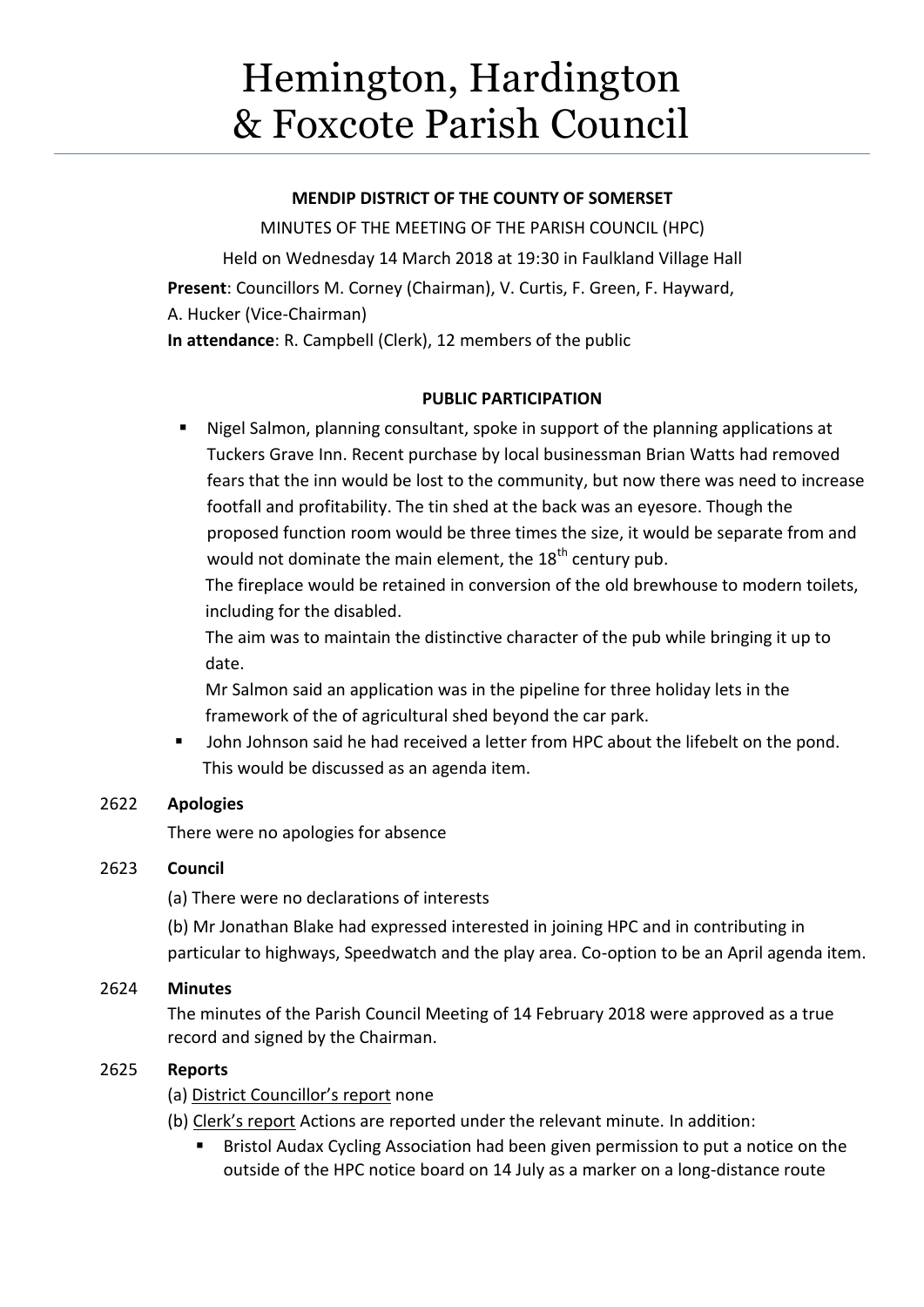#### 2626 **Planning**

(a) Councillors considered the following applications:

| 2017/3034/FUL<br><b>Foxcote Farm</b><br><b>House Green</b><br><b>Street Foxcote</b><br>Radstock<br><b>BA3 5YE</b> | Restoration and<br>conversion of an<br>existing stone barn<br>outbuilding into a<br>holiday cottage with<br>creation of new front<br>garden, new car<br>port/storage barn, and<br>associated<br>reconfigurations to the<br>driveway and front<br>gate. James U'Dell | <b>RESOLVED to recommend approval</b><br>(proposed Cllr Corney, 2 <sup>nd</sup> Cllr Green,<br>unanimous).<br>This was considered a sensitive way to rescue<br>an unlisted barn in danger of collapse. It was<br>noted that the side facing onto Foxcote<br>churchyard is to be left unaltered.                                                                                                                                                                                                                  |
|-------------------------------------------------------------------------------------------------------------------|---------------------------------------------------------------------------------------------------------------------------------------------------------------------------------------------------------------------------------------------------------------------|------------------------------------------------------------------------------------------------------------------------------------------------------------------------------------------------------------------------------------------------------------------------------------------------------------------------------------------------------------------------------------------------------------------------------------------------------------------------------------------------------------------|
| 2018/0438/FUL<br>& 0439/LBC<br><b>Tuckers Grave</b><br>Inn Knoll Lane<br>Faulkland<br>Frome BA3 5XF               | Function room<br>involving demolition of<br>outbuildings and<br>building alterations to<br>provide WCs.<br>Anna Clark                                                                                                                                               | <b>RESOLVED to recommend approval</b><br>(proposed Cllr Corney, 2 <sup>nd</sup> Cllr Hucker,<br>unanimous).<br>This was considered a good initiative to bring<br>Tuckers Grave into the 21st century.<br>Though the function room has a greater<br>footprint than the existing outbuildings,<br>additional sheds had previously occupied that<br>site.                                                                                                                                                           |
| 2018/0331/FUL<br>Land between<br><b>Faulkland Farm</b><br>& Oaklea<br><b>Faulkland BA3</b><br>5UX                 | Erection of 8 dwellings<br>and associated works<br>(Re-submission).<br>James U'Dell                                                                                                                                                                                 | <b>RESOLVED to recommend approval</b><br>(proposed Cllr Hucker, 2 <sup>nd</sup> Cllr Green, one<br>abstention)<br>The Parish Council was pleased to see that<br>roof apex heights had been lowered. The<br>following should be observed:<br>1. The floor levels above ground should be no<br>more than the building regulations minimum.<br>2. There should be a construction parking and<br>turning area on the west side of the site.<br>3. The lighter of the two proposed stone<br>colours should be chosen. |

(b) There were no planning decisions

(c) There were no enforcement updates

(d) Registration of Faulkland Green at the Land Registry was proceeding.

# 2627 **Highways and rights of way**

# (a) Updates

- **The junction of Fulwell Lane with Faulkland High Street had been white-lined as** requested, pushing the junction out. The bad dip remained. Highways to be chased
- **The Hassage sign at Tuckers Grave (visible from west only) was welcomed**
- Fly tipping at the eastern A36 layby had been reported (193115), as had a fly tipped bed on Brown's Lane and asbestos fly tipped on Chickwell Lane (193111)